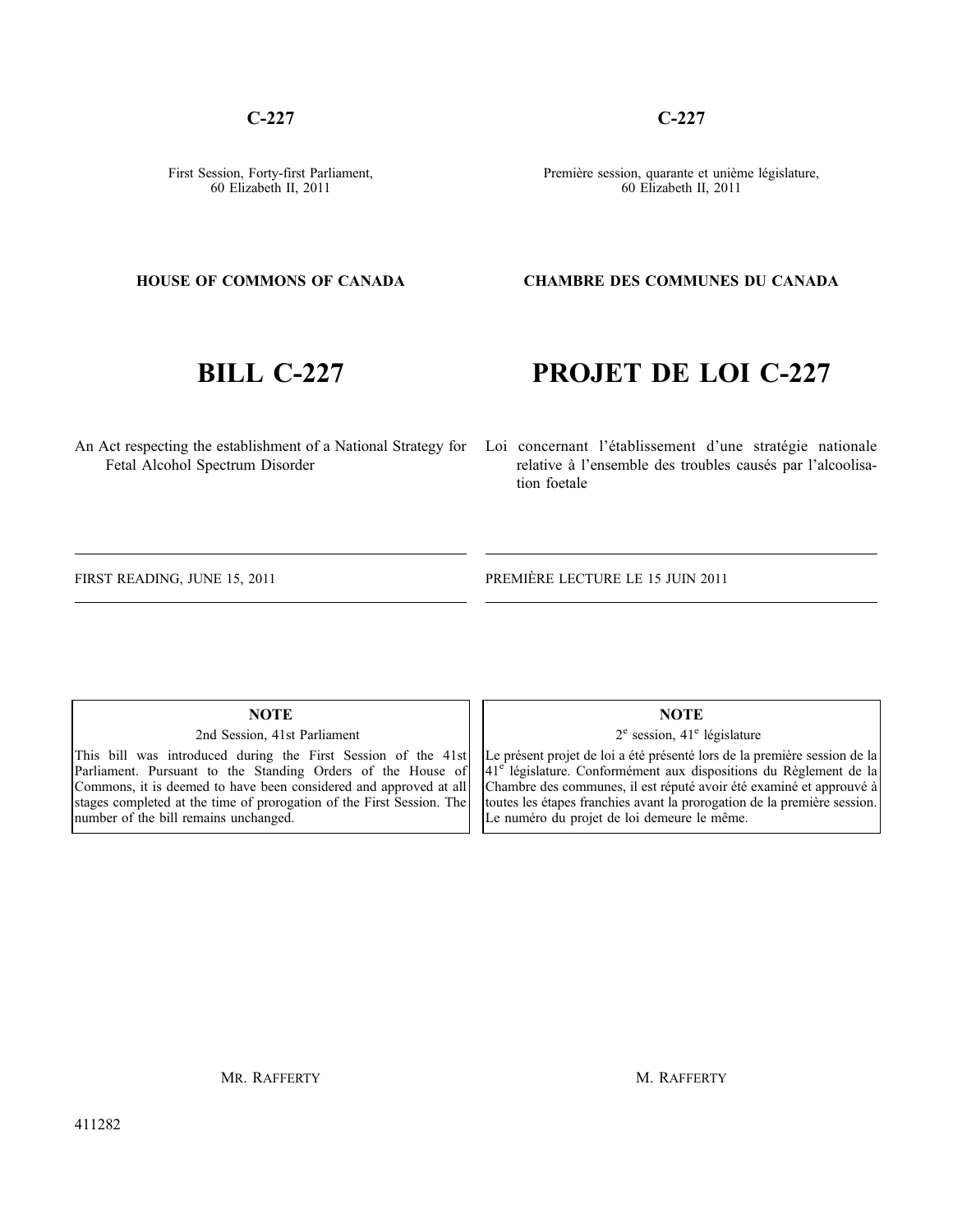#### SUMMARY

This enactment provides for the establishment of a national strategy for fetal alcohol spectrum disorder.

Le texte prévoit l'établissement d'une stratégie nationale relative à l'ensemble des troubles causés par l'alcoolisation foetale.

SOMMAIRE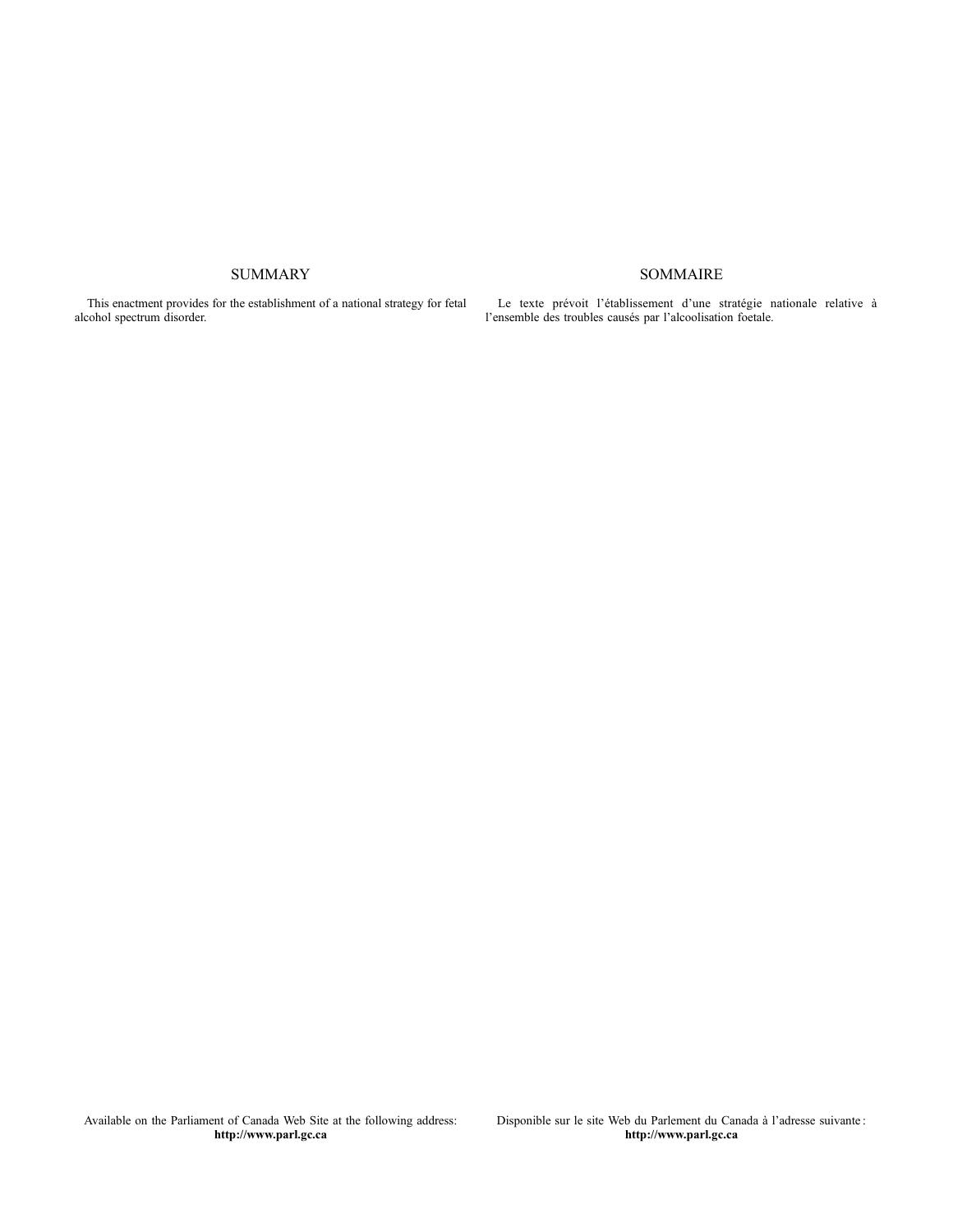1st Session, 41st Parliament, 60 Elizabeth II, 2011

HOUSE OF COMMONS OF CANADA

 $1^{\text{re}}$  session,  $41^{\text{e}}$  législature, 60 Elizabeth II, 2011

CHAMBRE DES COMMUNES DU CANADA

#### **BILL C-227**

An Act respecting the establishment of a National Strategy for Fetal Alcohol Spectrum Disorder

Her Majesty, by and with the advice and consent of the Senate and House of Commons of Canada, enacts as follows:

#### SHORT TITLE

**1.** This Act may be cited as the *National Act*.

#### NATIONAL STRATEGY FOR FETAL ALCOHOL SPECTRUM DISORDER

**2.** The Government of Canada must establish a national strategy for fetal alcohol spectrum disorder that includes:

> (*a*) the establishment, in cooperation with the 10 provincial governments, of national standards for the treatment of fetal alcohol spectrum disorder and the delivery of related services;

> (*b*) the study, in cooperation with the provincial governments, of the funding arrange-15 ments for the care of those with fetal alcohol spectrum disorder, including the possibility of transferring federal funds to assist the provincial governments in providing treatment, education, professional training and other 20 required supports for Canadians with fetal alcohol spectrum disorder free of charge and within a reasonable period of time;

#### **PROJET DE LOI C-227**

Loi concernant l'établissement d'une stratégie nationale relative à l'ensemble des troubles causés par l'alcoolisation foetale

Sa Majesté, sur l'avis et avec le consentement du Sénat et de la Chambre des communes du Canada, édicte :

#### TITRE ABRÉGÉ

*Strategy for Fetal Alcohol Spectrum Disorder l'ensemble des troubles causés par l'alcoolisa-*5 5 **1.** *Loi sur la stratégie nationale relative à tion foetale*. Titre abrégé

#### STRATÉGIE NATIONALE RELATIVE À L'ENSEMBLE DES TROUBLES CAUSÉS PAR L'ALCOOLISATION FOETALE

**2.** Le gouvernement du Canada établit une stratégie nationale relative à l'ensemble des troubles causés par l'alcoolisation foetale qui prévoit notamment :

10

Obligation

*a*) l'établissement, en collaboration avec les gouvernements provinciaux, de normes nationales pour le traitement des troubles causés par l'alcoolisation foetale et la prestation de services connexes; 15

*b*) l'examen, en collaboration avec les gouvernements provinciaux, des mécanismes de financement des soins pour les personnes atteintes de troubles causés par l'alcoolisation foetale, notamment la possibilité de transférer 20 des fonds fédéraux afin d'aider les gouvernements provinciaux à fournir, gratuitement et dans un délai raisonnable, le traitement, l'éducation, la formation professionnelle et les autres services nécessaires à ces person-25nes;

Short title

Obligation